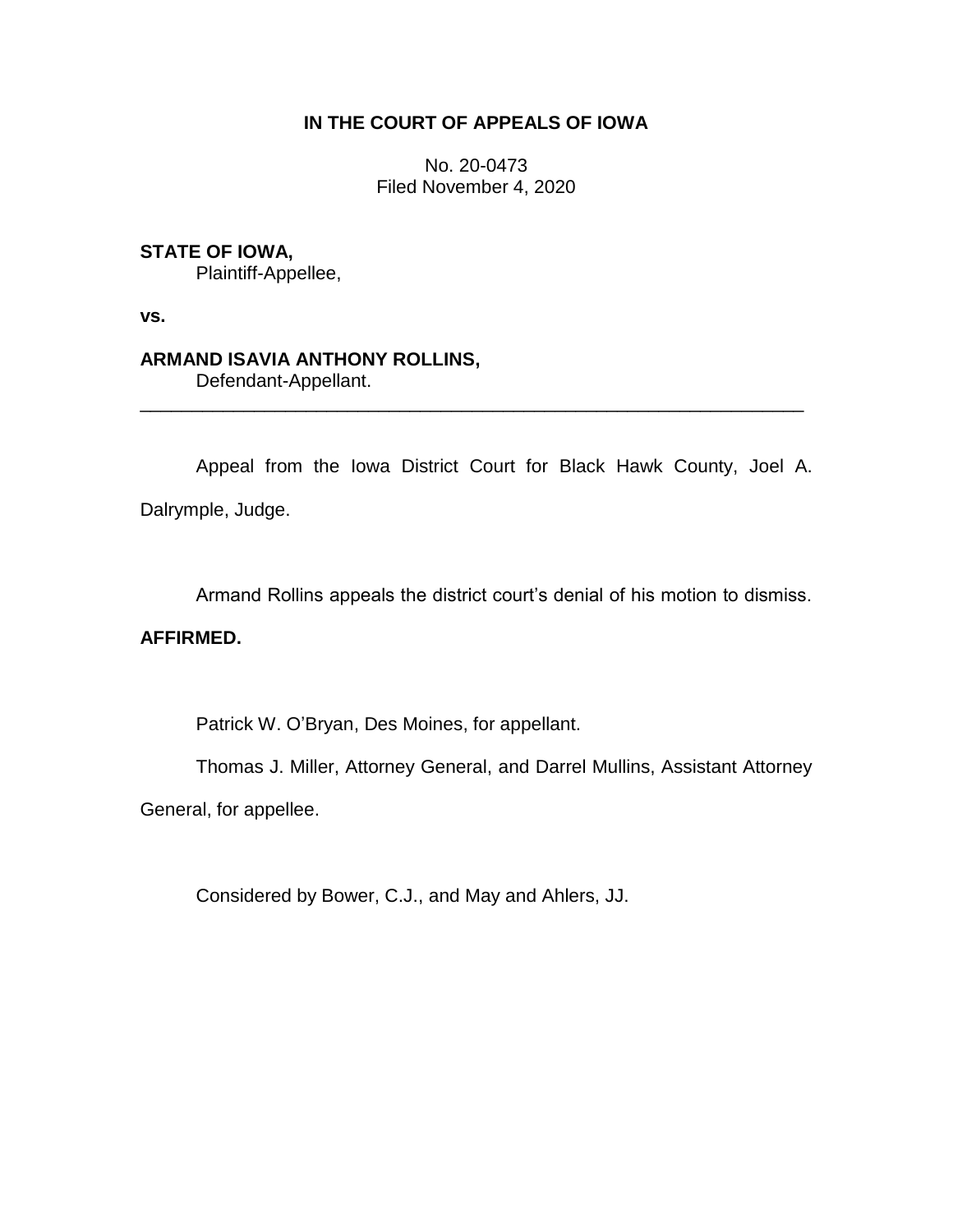## **MAY, Judge.**

On November 4, 2019, the State charged Armand Rollins with escape. On February 3, 2020, Rollins moved to dismiss based on the ninety-day speedy trial rule. *See* Iowa R. Crim. P. 2.33(2)(b). The district court denied the motion. After a trial on the minutes, the court found Rollins guilty. On appeal, Rollins argues the court abused its discretion by failing to grant his motion to dismiss. 1 We affirm.

#### **I. Background**

 $\overline{a}$ 

On November 4, 2019, Rollins was arrested on outstanding warrants. The same day, the State filed, and the court approved, a trial information charging Rollins with one count of escape. Also on November 4, the court entered an order scheduling Rollins's "arraignment and plea" for November 14. And the court appointed counsel.

The court arraigned Rollins around 10:00 a.m. on November 14. The proceeding was not reported. The court entered no order following the arraignment.

Later that day, counsel and Rollins asked the court to take an unscheduled ("off-schedule") guilty plea. Beginning at 11:27 a.m., the court made the following record:

THE COURT: This is the State of Iowa v. Armand Rollins, FECR214618. Defendant appeared this morning for an arraignment. During arraignment he discussed with his counsel entering a plea of

<sup>&</sup>lt;sup>1</sup> In the alternative, Rollins argues counsel was ineffective. But in 2019, the lowa legislature amended Iowa Code section 814.7 (2019) to preclude ineffectiveassistance claims on direct appeal. Our supreme court has held that these amendments apply to defendants who were sentenced on or after July 1, 2019. *State v. Macke*, 933 N.W.2d 226, 233 (Iowa 2019). Rollins was convicted and sentenced in February 2020. So section 814.7 precludes consideration of Rollins's ineffective-assistance claim.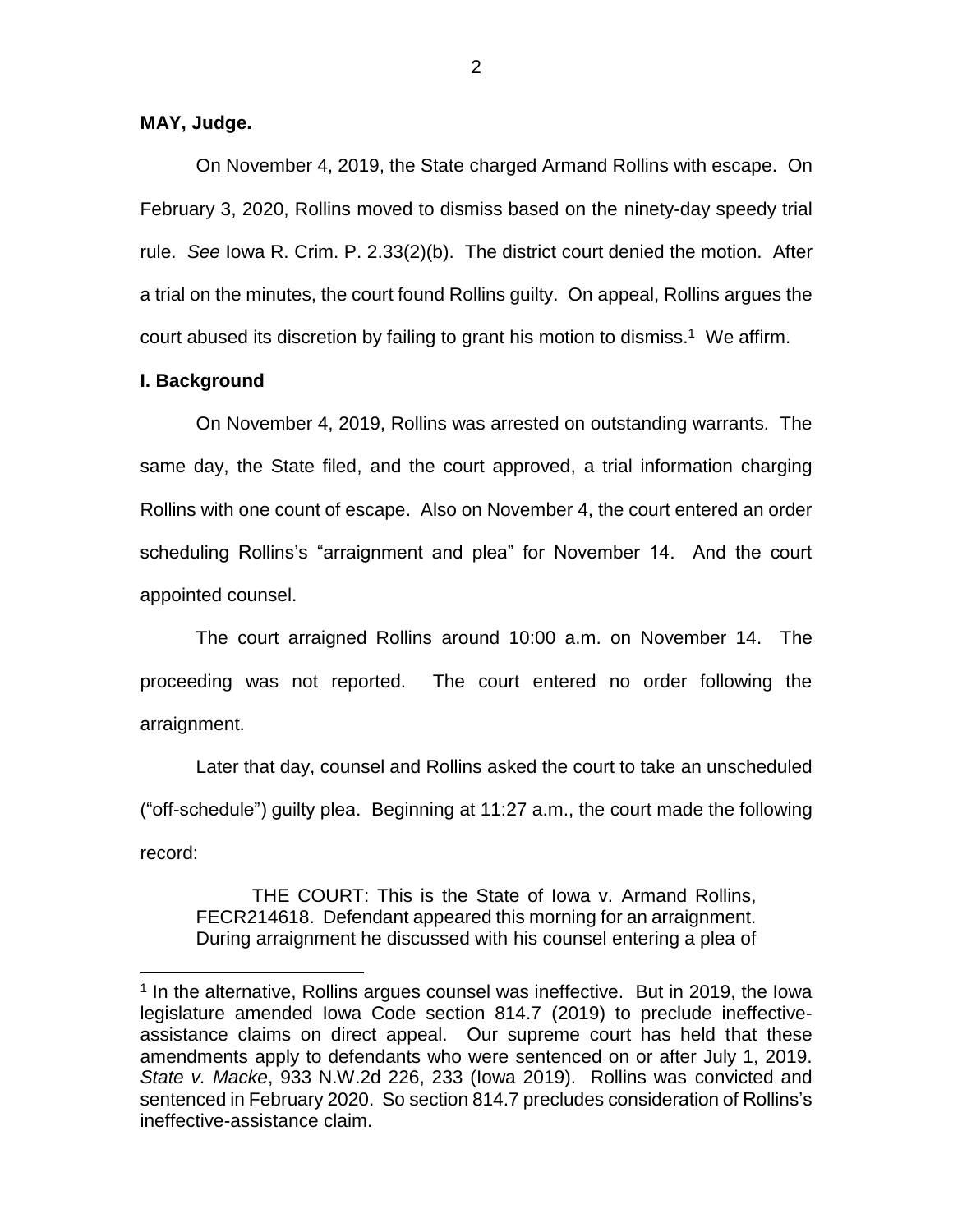guilty in this matter, also possibly admitting to violations of probation. I agreed to do a plea today. Upon further review of this file and other files, including the probation matters, I identified that the defendant was facing twenty years on the probation revocation matters consecutive to the five years on an escape, so he would, if we proceeded today, be sentenced to serve twenty-five years. It is clear that the defendant—I don't want to proceed with undue haste here. I want the defendant to take some time to discuss this with his counsel, see what—so he fully understands exactly what he's facing and what other options he may have before simply accepting the twenty-five-year prison term. Do you understand that, Mr. Rollins?

THE DEFENDANT: Yes, sir.

THE COURT: I'm not trying to hold you here in jail any longer, but I want you to take some time and fully understand exactly what you're looking at and what your options are before you simply accept that sentence; okay? Is that okay?

THE DEFENDANT: Yes, sir.

THE COURT: All right. And that's what we're going to do. All right.

The court entered no order following the unscheduled plea hearing.<sup>2</sup>

On January 28, 2020, the court entered an order scheduling a plea hearing

for February 3. Rollins and counsel appeared for the February 3 hearing.

The transcript from February 3 reads like a fairly-typical guilty plea hearing.

With the assistance of counsel, the court and Rollins (1) placed the plea agreement

on the record; (2) confirmed Rollins's interest in immediate sentencing;

(3) confirmed Rollins's education, fluency with English, sobriety, physical and

mental health, citizenship, and probation and parole status; (4) discussed the

possible punishments Rollins faced; (5) discussed the nature of the escape

charge; (6) discussed the many trial rights Rollins waived by pleading guilty; and

(7) confirmed the factual basis for Rollins's plea to the escape charge.

 $\overline{a}$ 

 $2$  Because the unscheduled plea hearing was reported, the court reporter properly filed a memorandum and certificate in compliance with Iowa Rule of Civil Procedure 1.903(3).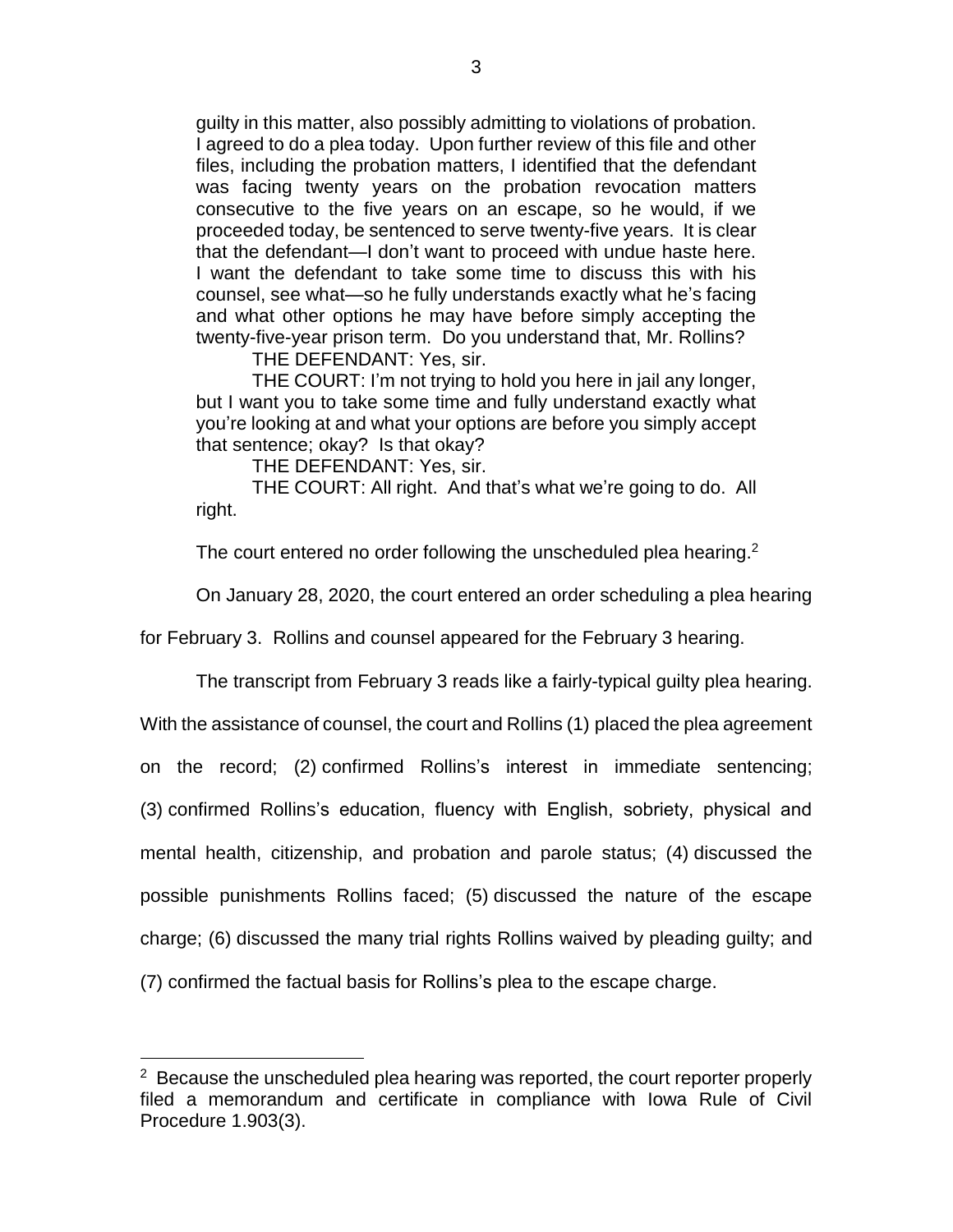Then, in an apparent effort to bring the plea hearing to a conclusion, the

court asked these questions:

THE COURT: Do you have any questions about the constitutional rights or the trial rights that I just discussed with you? THE DEFENDANT: No, sir.

THE COURT: All right. Now, [defense counsel] here has been appointed to represent you in this matter. Have you had enough time to talk with her about your case?

THE DEFENDANT: Yes, sir.

THE COURT: Are you satisfied with the representation she has provided for you?

THE DEFENDANT: Yes, sir.

THE COURT: Do you need any additional time or have any additional questions of her *before I take your plea?* THE DEFENDANT: *No, sir.*

(Emphasis added.)

Before the court could accept the plea, though, defense counsel asked for

an opportunity to speak with Rollins. The court granted counsel's request. After

a conference with Rollins, counsel made this record:

DEFENSE COUNSEL: Your Honor, I was just doing some quick math here and it appears that this is the ninety-first day. This is a strange case that was never—We came for arraignment, we were going to do a plea that day, [the court] did not want to do it. I thought we were within the ninety when it got set for today. Just doing some quick math, this is the ninety-first day and I feel I would be neglecting my obligation as his attorney to represent him if I didn't bring that to the court's attention. I spoke with him and I believe that we may be filing a motion to dismiss instead.

THE COURT: Okay. So we'll stop the plea. Shall we do his arraignment?

PROSECUTOR: No, because, see, my notes back from [the court] was I believe he was arraigned because this is an email that the court reporter had gotten—the court reporter emailed him the next day. I believe he was arraigned and it was stated at that point in time that he wanted to plead guilty. So that's why we're here today. That's why it was not set on the trial docket, so.

THE COURT: Okay.

PROSECUTOR: He was arraigned. But I don't—I don't know. [The court] never did an order, that was the problem.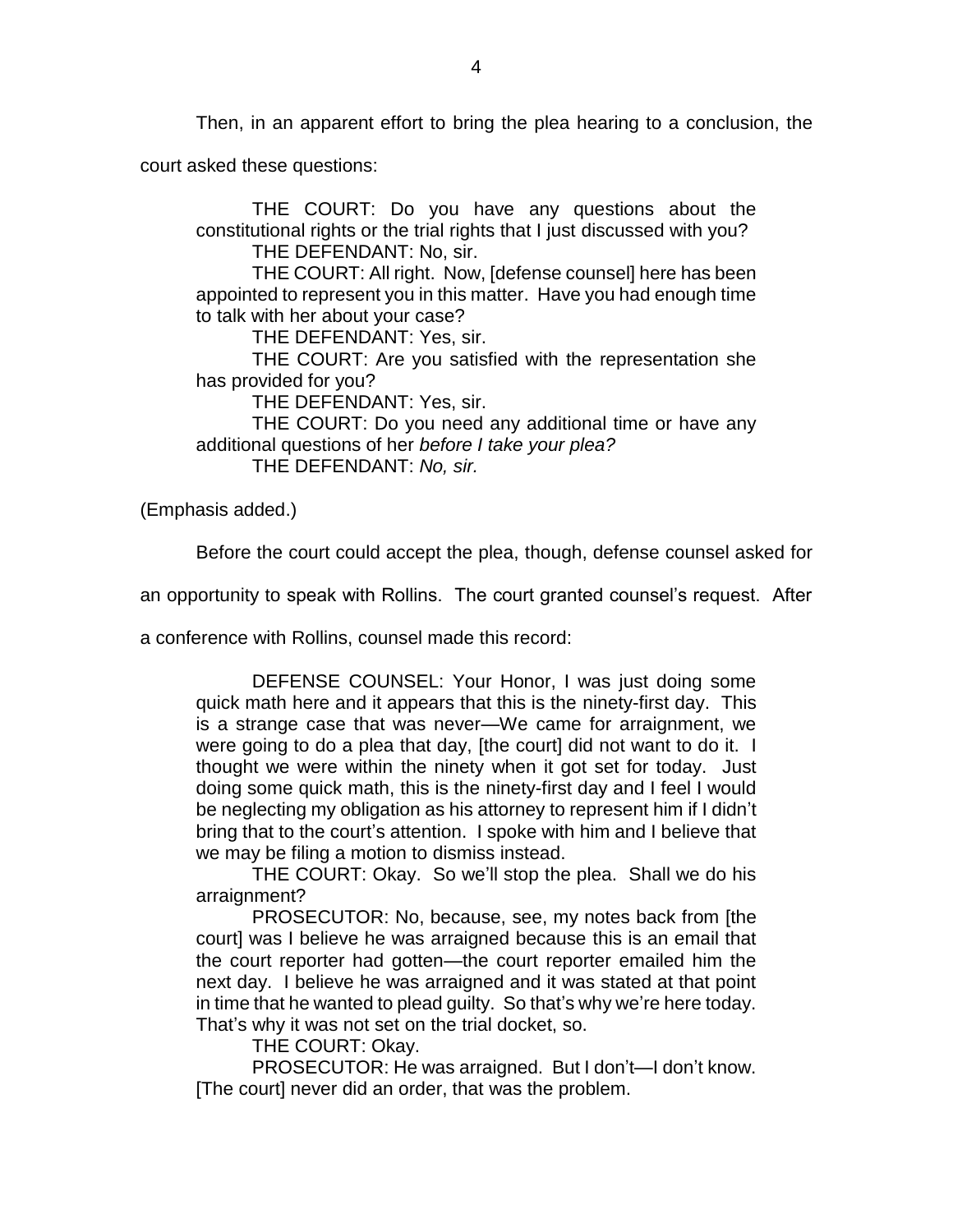DEFENSE COUNSEL: I was at his arraignment because he did want to plead guilty at the time of the arraignment, but [the court] told him he would not do the plea that day so then [the court] arraigned him instead so we didn't—we didn't do a plea and at that point we just left it for—We did the arraignment and if I wanted to bring him in for a plea, I could try to arrange that, was my recollection. But we tried to do a plea that day with [the court] and [the court] didn't want to do the plea that day just because of the—him facing the twenty years with the additional five, [the court] thought it was too quick for him to make that decision and [the court] didn't want to do it that day. So he was arraigned but [the court] never did an order.

THE COURT: And he still had his right to a speedy trial.

DEFENSE COUNSEL: Correct.

PROSECUTOR: And [the court] was supposed to do an order and [the court] was supposed to be setting it for further proceedings and it didn't get set.

THE COURT: So what do you want me to set this for? PROSECUTOR: I'd set it for trial tomorrow. DEFENSE COUNSEL: That's fine.

Later that day, Rollins filed a motion to dismiss and a waiver of jury trial.

The court entered orders scheduling a hearing on Rollins's motion and a non-jury

trial, both for the next day, February 4.

On February 4, the court heard arguments on Rollins's motion. The court

concluded that Rollins's expressed plan to plead guilty constituted "good cause"

and excused the State from bringing defendant to trial within ninety days after

indictment. *See* Iowa R. Crim. P. 2.33(2)(b). So the court denied Rollins's motion.

Then the court conducted a trial on the minutes of testimony.

On February 5, the court entered an order finding Rollins guilty of escape,

a class "D" felony under Iowa Code section 719.4(1) (2019). On February 20, the court sentenced Rollins. This appeal followed.

#### **II. Standard of Review**

"We review a district court's application of the procedural rules governing speedy trial for correction of errors at law." *State v. McNeal*, 897 N.W.2d 697, 703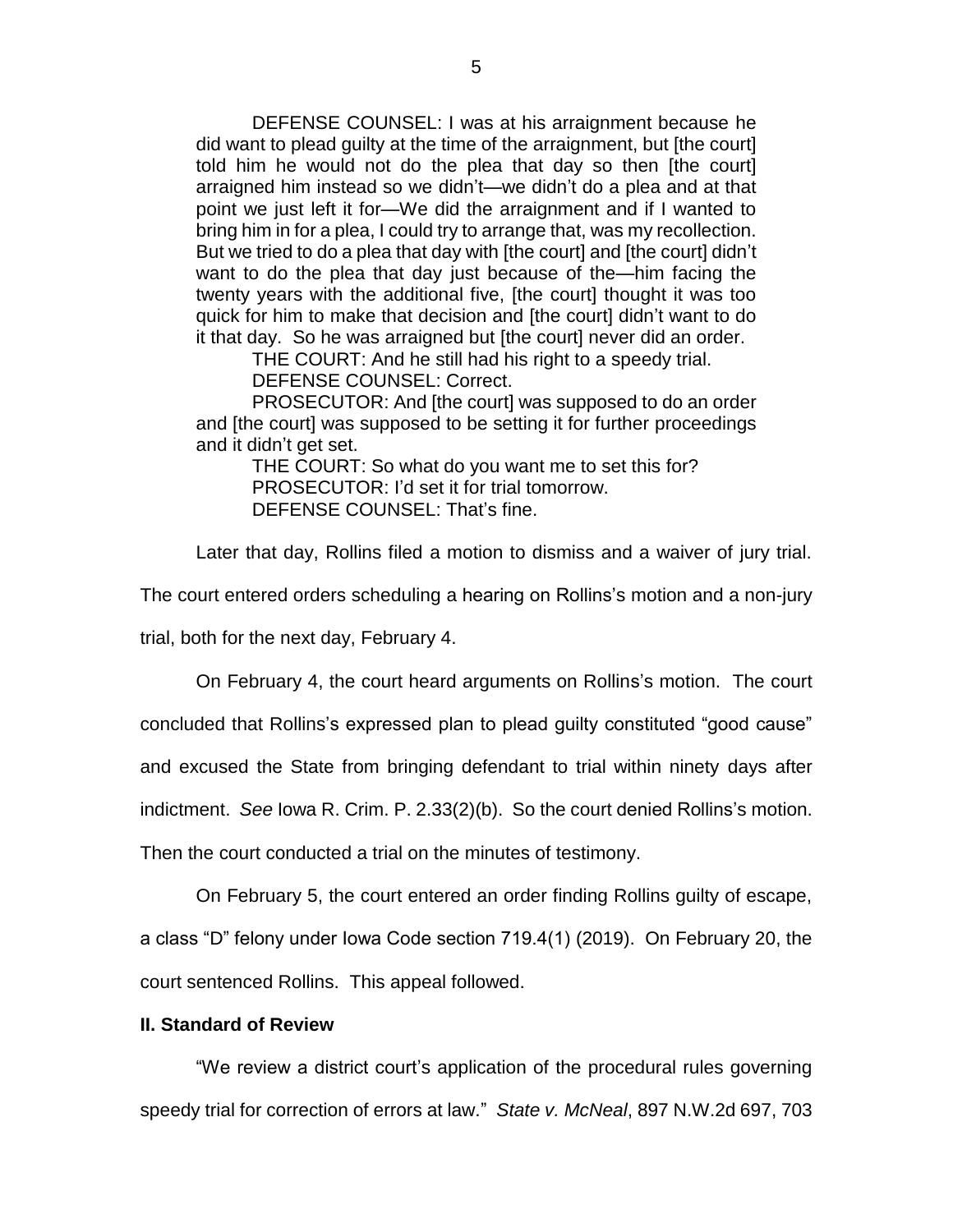(Iowa 2017). "The district court's findings of fact are binding upon us if supported by substantial evidence." *Id.* "We review a district court's determination whether the State carried its burden to show good cause for the delay for abuse of discretion." *Id.* "Nevertheless, a district court only has 'circumscribed' discretion to hold a trial beyond the ninety-day deadline." *Id.* (citation omitted).

#### **III. Analysis**

Rollins contends the district court abused its discretion by refusing to dismiss the escape charge pursuant to Iowa Rule of Criminal Procedure 2.33(2)(b). We disagree.

Rule 2.33(2)(b) provides:

If a defendant indicted for a public offense has not waived the defendant's right to a speedy trial the defendant must be brought to trial within 90 days after indictment is found or the court must order the indictment to be dismissed unless good cause to the contrary be shown.

"Iowa court rules have the force and effect of laws, and therefore 'we interpret rules in the same manner we interpret statutes.'" *State v. Mootz*, 808 N.W.2d 207, 221 (Iowa 2012) (citation omitted). So we find the meaning of rules in their words. *See Doe v. State*, 943 N.W.2d 608, 610 (Iowa 2020) (noting "in questions of statutory interpretation, '[w]e do not inquire what the legislature meant; we ask only what the statute means'" and "[t]his is necessarily a textual inquiry as only the text of a piece of legislation is enacted into law" (citation omitted)).

Rule 2.33(2)(b) says "the court must order the indictment to be dismissed" unless the State brings "the defendant . . . to trial within 90 days after indictment is found." But rule 2.33(2)(b) also contains two exceptions. Dismissal is not required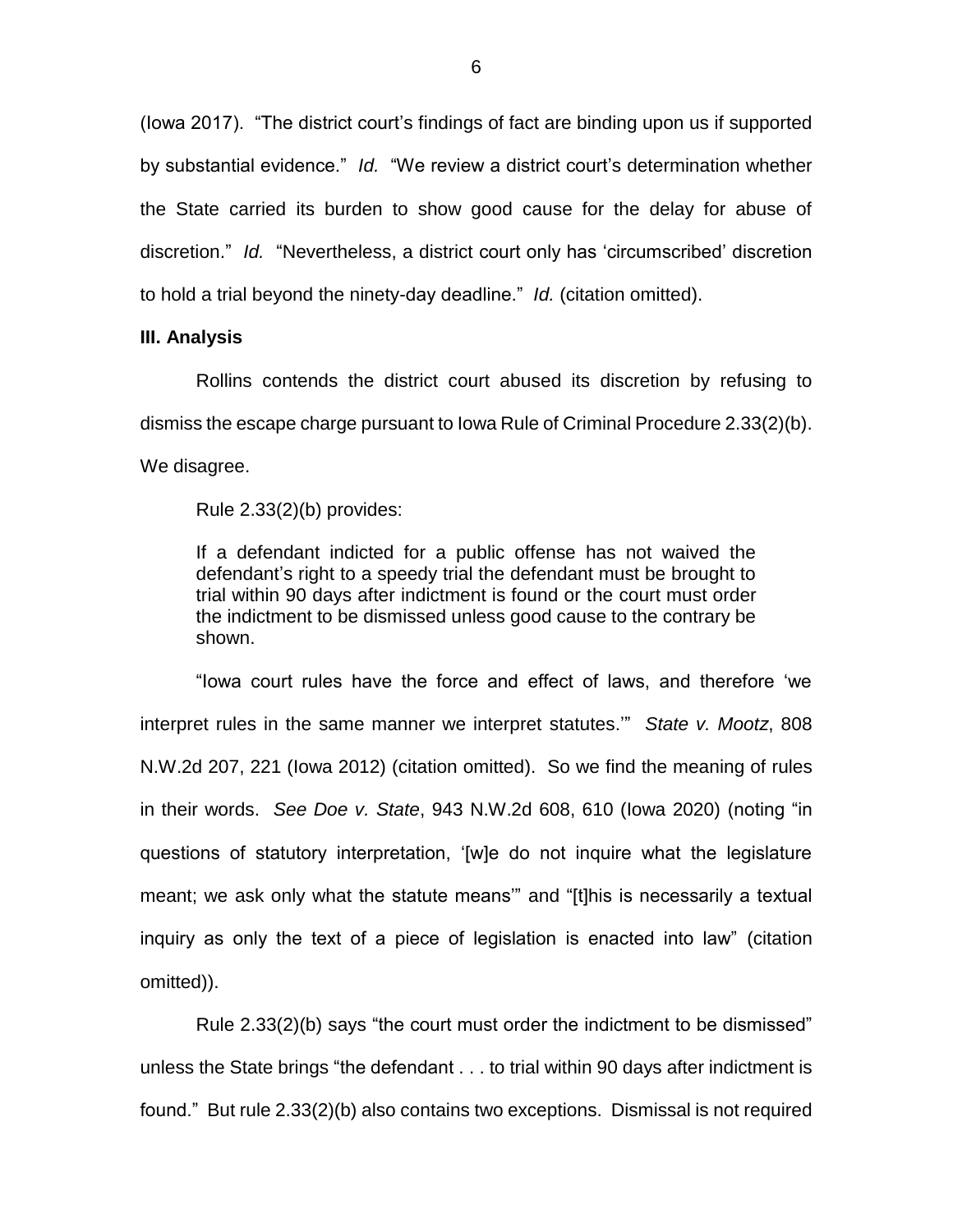if (1) the defendant has "waived the defendant's right to a speedy trial" or (2) the State shows "good cause."<sup>3</sup> *See* Iowa R. Crim. P. 2.33(2)(b).

The trial information against Rollins was filed and approved on November 4, 2019. So, for purposes of rule 2.33(2)(b), we treat November 4 as the date the "indictment" was "found." Iowa R. Crim. P. 2.5(1) ("All indictable offenses may be prosecuted by a trial information."); Iowa R. Crim. P. 2.5(5) ("The term 'indictment' embraces the trial information, and all provisions of law applying to prosecutions on indictments apply also to informations, except where otherwise provided for by statute or in these rules, or when the context requires otherwise."); *see, e.g.*, *State v. Johnson*, No. 18-1874, 2020 WL 1548474, at \*1 (Iowa Ct. App. Apr. 1, 2020) ("The rule applies to charges brought by trial information as the term 'indictment' embraces the trial information and the term 'found' means approved by the court and filed.").

The ninetieth day after November 4 was February 2. But February 2 was a Sunday. So, by operation of Iowa Code section 4.1(34), the time available to bring Rollins to trial was extended through Monday, February 3. *See* Iowa Code § 4.1(34) ("In computing time, the first day shall be excluded and the last included, unless the last falls on Sunday, in which case the time prescribed shall be extended so as to include the whole of the following Monday."); *see also Johnson*, 2020 WL

 $\overline{a}$ 

<sup>3</sup> Cases also describe "delay attributable to the defendant" as a third exception. *State v. Taylor*, 881 N.W.2d 72, 76 (Iowa 2016) ("We have held that under the rule, a criminal charge must be dismissed if trial is not commenced within ninety days of the charging instrument 'unless the State proves (1) defendant's waiver of speedy trial, (2) delay attributable to the defendant, or (3) "good cause" for the delay.'").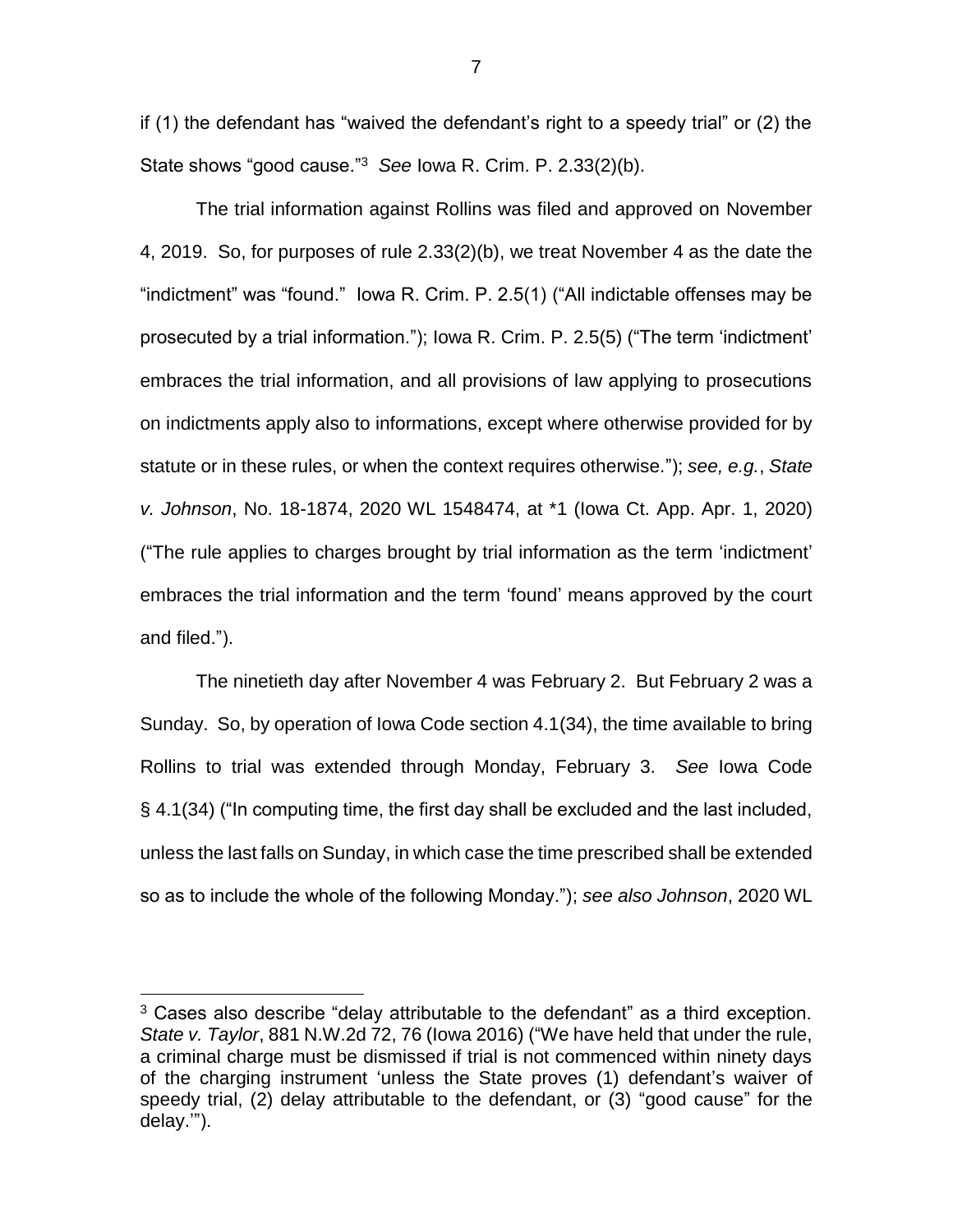1548474, at \*2 n.2 (applying section 4.1(34) to calculate the speedy-trial deadline under rule 2.33(2)(b)).

As explained, though, the State did not bring Rollins to trial by February 3. So the question now is whether one of rule 2.33(2)(b)'s exceptions can apply because (1) Rollins "waived the defendant's right to a speedy trial" or (2) the State has shown "good cause" for the delay. In its brief, the State focuses on "good cause." We follow that lead.

Like most words and phrases, "good cause" can mean different things in different contexts. *See, e.g.*, Henry S. Noyes, *Good Cause Is Bad Medicine for the New E-Discovery Rules*, 21 Harv. J.L. & Tech. 49, 73–75 (2007) (discussing the "numerous good cause standards" in the Federal Rules of Civil Procedure). In the context of rule 2.33(2)(b), our courts have "made it clear that good cause 'focuses on only one factor: the reason for the delay.'" *McNeal*, 897 N.W.2d at 704 (citation omitted). "Yet because any 'delay cannot be evaluated entirely in a vacuum,' we also consider surrounding circumstances such as the length of the delay, whether the defendant asserted [their] right to a speedy trial, and whether prejudice resulted from the delay." *Id.* (citation omitted).

Hence, as [our supreme court has] explained, these surrounding circumstances essentially operate on a sliding scale:

The shortness of the period, the failure of the defendant to demand a speedy trial, and the absence of prejudice are legitimate considerations only insofar as they affect the strength of the reason for delay. This means that, to whatever extent the delay has been a short one, or the defendant has not demanded a speedy trial, or is not prejudiced, a weaker reason will constitute good cause. On the other hand, if the delay has been a long one, or if the defendant has demanded a speedy trial, or is prejudiced, a stronger reason is necessary to constitute good cause.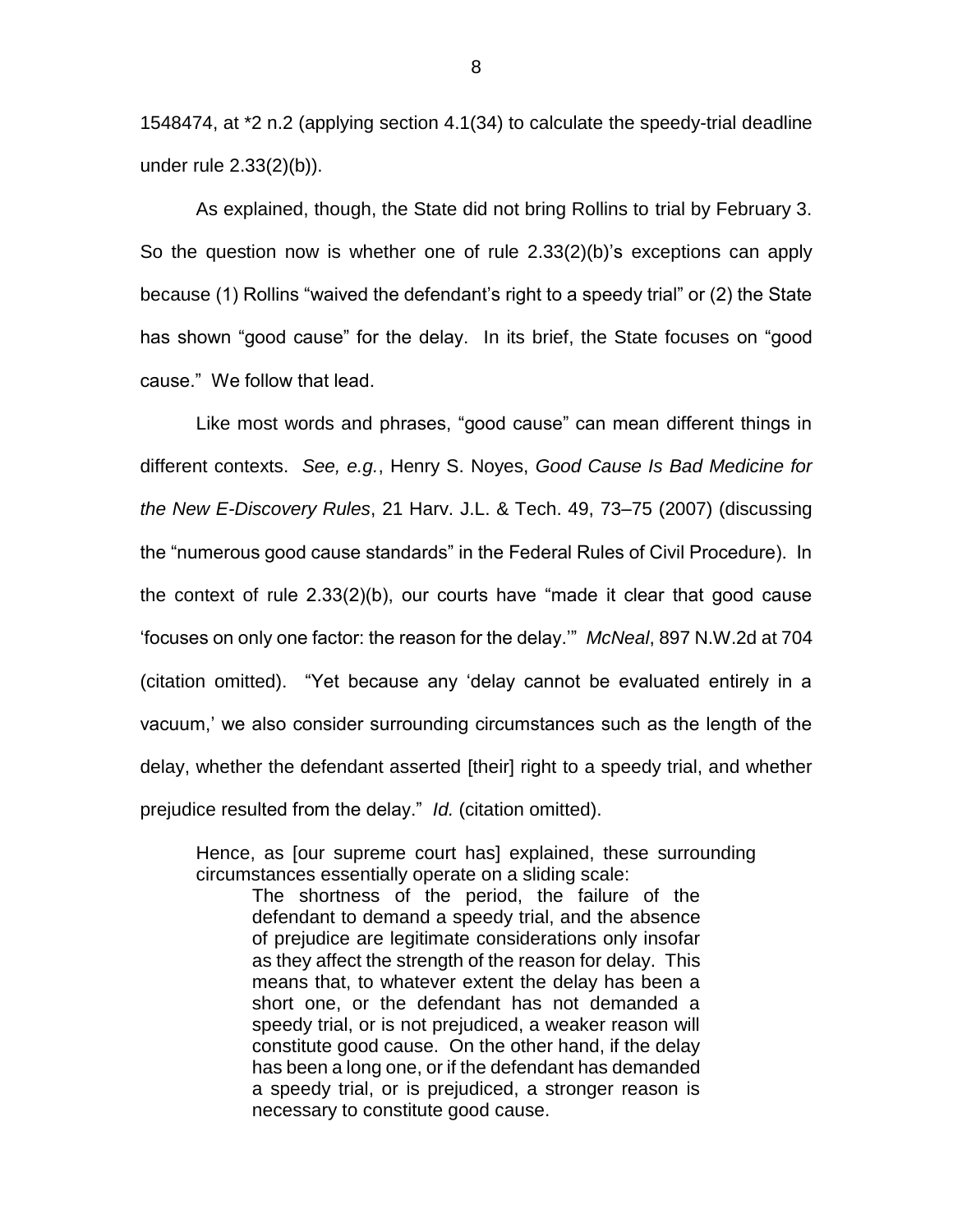*Id.* (quoting *State v. Miller*, 637 N.W.2d 201, 205 (Iowa 2001)).

In this case, the "surrounding circumstances" generally favor the State and, therefore, require only a "weaker reason" to "constitute good cause." *See id.* Rollins was tried only one day late. We struggle to imagine a shorter delay. Nor is there reason to think Rollins was prejudiced by the one-day delay. *See id.* (noting "most, if not all, cases justifying reversal based on speedy-trial violations involve delays numbering weeks or months, not days" (citation omitted)).

The record is less clear as to whether Rollins demanded a speedy trial. At the hearing on Rollins's motion to dismiss, his counsel told the court she had demanded speedy trial at the arraignment. But we find no independent record of a demand. And the State told the court "[t]here was no demand because [the defense was] indicating at arraignment that [Rollins] wanted to plead guilty."

In any event, we believe the "strength" of the State's "reason for delay" is substantial. *See id.* Our courts have found that a defendant's expressed interest in pleading guilty can constitute good cause for the State to "discontinue[ ] trial preparations." *Johnson*, 2020 WL 1548474, at \*3 (citation omitted) (recognizing there is little need for the parties to prepare for trial when the defendant suggests they intend to plead guilty); *see State v. LaMar*, 224 N.W.2d 252, 254 (Iowa 1974) ("Negotiations between the prosecution, defense counsel and defendant toward obtaining a guilty plea may constitute good cause for delaying trial of defendants."); *see also McNeal*, 897 N.W.2d at 707 (describing *LaMar* as "a case in which we found plea negotiations to constitute good cause for a trial delay past the speedy trial deadline").

9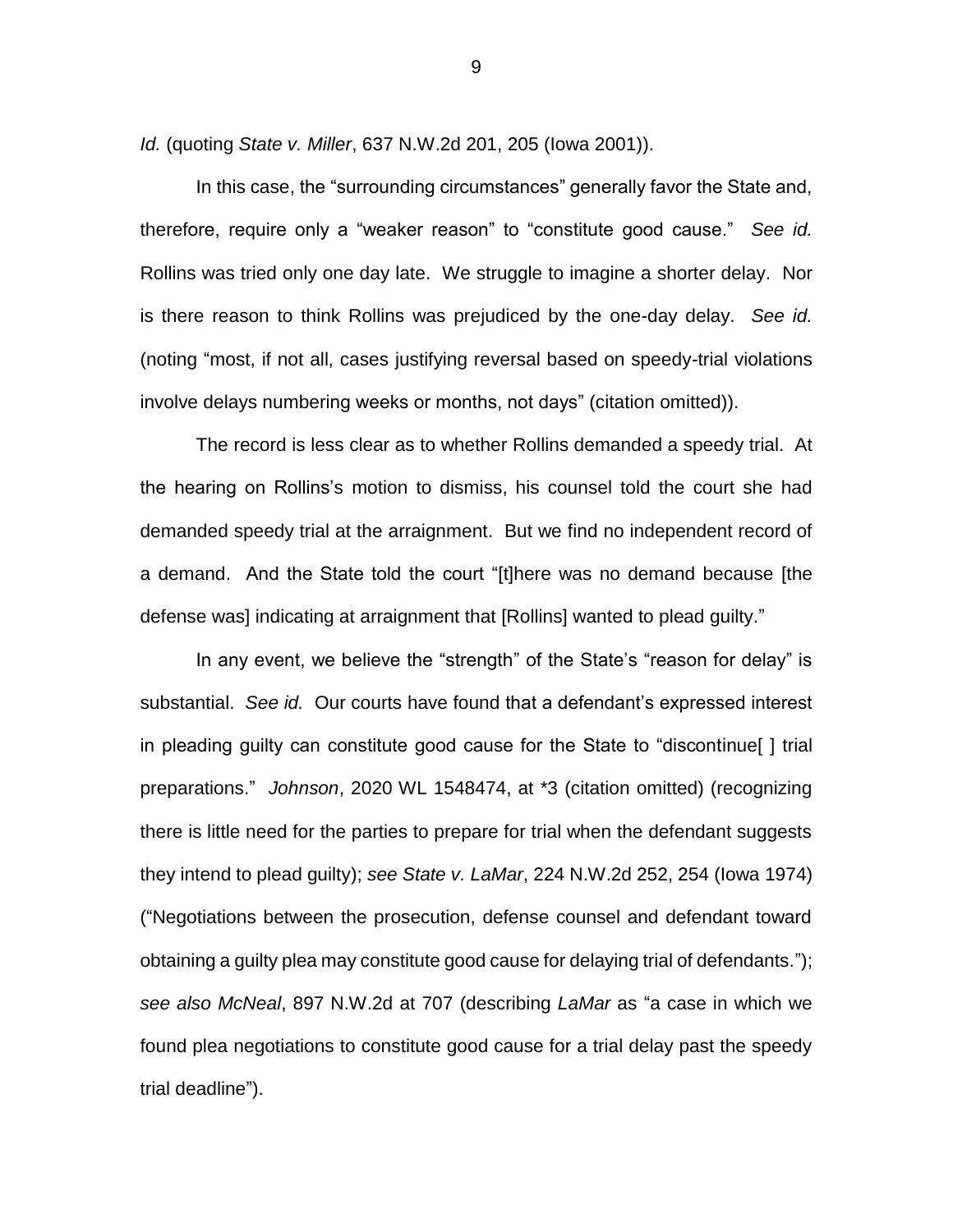In his brief, though, Rollins claims "[t]he State's assumption" that he "was pleading guilty was unreasonable." And yet it is undisputed that (1) at arraignment, Rollins asked to plead guilty; (2) the State left the arraignment with the understanding Rollins was going to plead guilty;<sup>4</sup> (3) later the same morning, Rollins again tried to plead guilty; (4) the State left that second hearing with the understanding Rollins was going to plead guilty; and (5) on February 3, Rollins all but completed a thorough guilty plea colloquy. So we think the State had every reason to expect Rollins would plead guilty. And we think the State was not obligated to push Rollins toward a trial that was apparently unnecessary—because Rollins's expected guilty plea would eliminate the need for any trial. *See State v. McGee*, 211 N.W.2d 267, 268 (Iowa 1973) ("A guilty plea voluntarily and intelligently made by a defendant [constitutes] an admission of guilt and when accepted by the court constitutes a conviction of the highest order." (citation omitted)).

 $\overline{a}$ 

<sup>&</sup>lt;sup>4</sup> The following colloquy occurred during the hearing on the motion to dismiss: THE COURT: All right. And so is it fair to say that regardless of what [the court] did or didn't do, if [the court] was to follow what [the court] was supposed to do by way of the directive at that time at ten in the morning, coupled with the directive of what was going to happen at 11:27 in the morning when the actual formal record was made, both those hearings concluded with the understanding that this was going to be set for further proceedings?

DEFENSE COUNSEL: I don't know that I would call it further proceedings. *I would call it doing an off-schedule plea.*

THE COURT: Okay.

DEFENSE COUNSEL: Because I never asked to have it set for further proceedings.

THE COURT: Right. *But so the State walked out of both those proceedings at least with the impression that he was going to be entering a plea, albeit off the schedule?*

DEFENSE COUNSEL: *Correct.* (Emphasis added.)